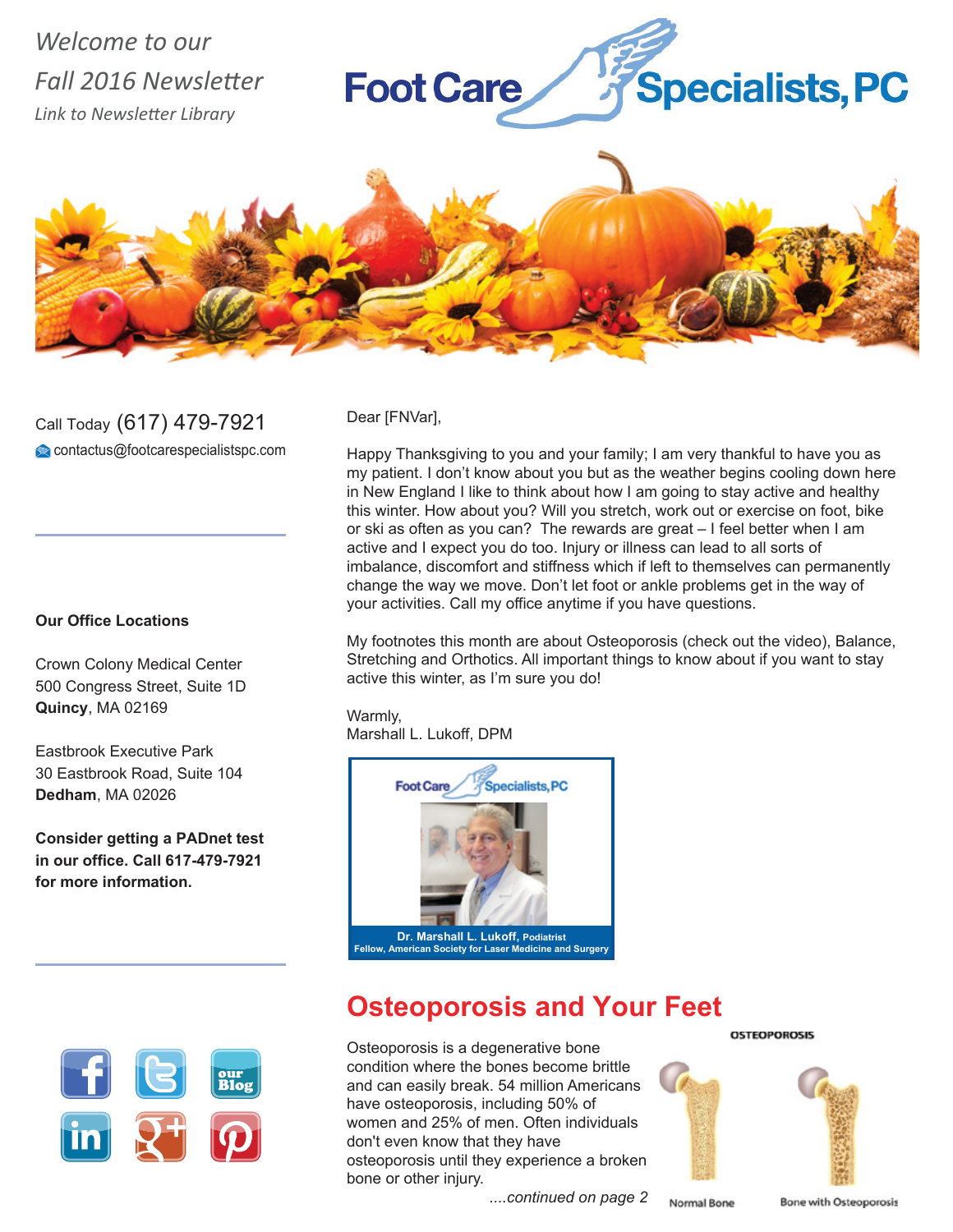**Make an Appointment Request**

online today or call us at **855-FIT-FEET and schedule your appointment today.**

# **Patient Referrals? We love 'em...70% of our patients come to us from a friend's referral.**

**Just go to www.footcarespecialists pc.com and enter their name and email. We'll help them get FIT FEET!**

### **History FootNote**

Female Egyptian mummies with a curved spine, indicating that they suffered from osteoporosis, have been found dating back 4,000 years.

### **Celebrity Foot Focus**

Ursula Andress, Blythe Danner and Sally Field all have osteoporosis. Gwyneth Paltrow has osteopenia, a condition with decreased bone density which can lead to osteoporosis.

## *....continued from page 1* **Osteoporosis and Your....**

Older individuals are susceptible to foot and ankle injuries because they generally have poor vision, reduced agility and balance issues, subjecting them to frequent falls. If they also have osteoporosis and suffer a broken bone, the bone may not heal properly resulting in lifelong pain and even disability.

Osteoporosis can also cause stress fractures, where the bone fractures from prolonged overuse. Even a daily walk can lead to stress fractures of the foot or ankle in patients with osteoporosis.

#### **Risk Factors for Osteoporosis**

- **Age** as we age, the material in bones tends to be reabsorbed by the body instead of the body producing more bone.
- **Gender** women are more likely to have osteoporosis than men.
- **Body type** larger people tend to acquire more bone mass in their youth. Those with smaller body frames are more likely to suffer from osteoporosis.
- **Diet** lacking in calcium and vitamin D.
- **Other** excessive use of tobacco or alcohol can cause osteoporosis, as can a sedentary lifestyle and long-term use of steroid medications.

#### **Treatment for Those with Osteoporosis**

Many modern medications for osteoporosis can stimulate new bone growth as well as prevent further bone loss. Ask your doctor if these can work for you.

Protect your feet if you have osteoporosis by wearing shoes even around the house to avoid breaking your toes. Most in-home falls occur with individuals going barefoot or wearing only socks.

Remove anything in your home or yard that can cause a fall, such as loose throw rugs, electrical wires or lawn furniture. Provide good lighting and handrails for stairways.

#### **Exercise with Osteoporosis.**

Diminishing stress on the spine is essential if you have low bone density. The following video from the National Osteoporosis Foundation website has a great pilates-based movement video about correct lifting techniques that prevent injuries.

https://www.nof.org/patients/fracturesfall-prevention/safe-movement-exercisevideos/

#### **Preventing Osteoporosis**

Prevent osteoporosis before it happens:

- Improve your diet by including calcium-rich choices such as low-fat dairy foods, dark green vegetables and nuts.
- Talk to your doctor about calcium and vitamin D supplements.
- Increase your exercise especially weight-bearing and strengthening workouts.
- Reduce alcohol consumption and stop smoking.

# **Improving Balance**

Improving balance begins with a tripod--the three different sensors that form your personal gyroscope. Your inner ear, perception from your eyes, and joint and muscle-nerve receptors called proprioceptors combine to give you balance. If one of these elements goes out of whack, you'll likely teeter. *...contd. on pg. 3*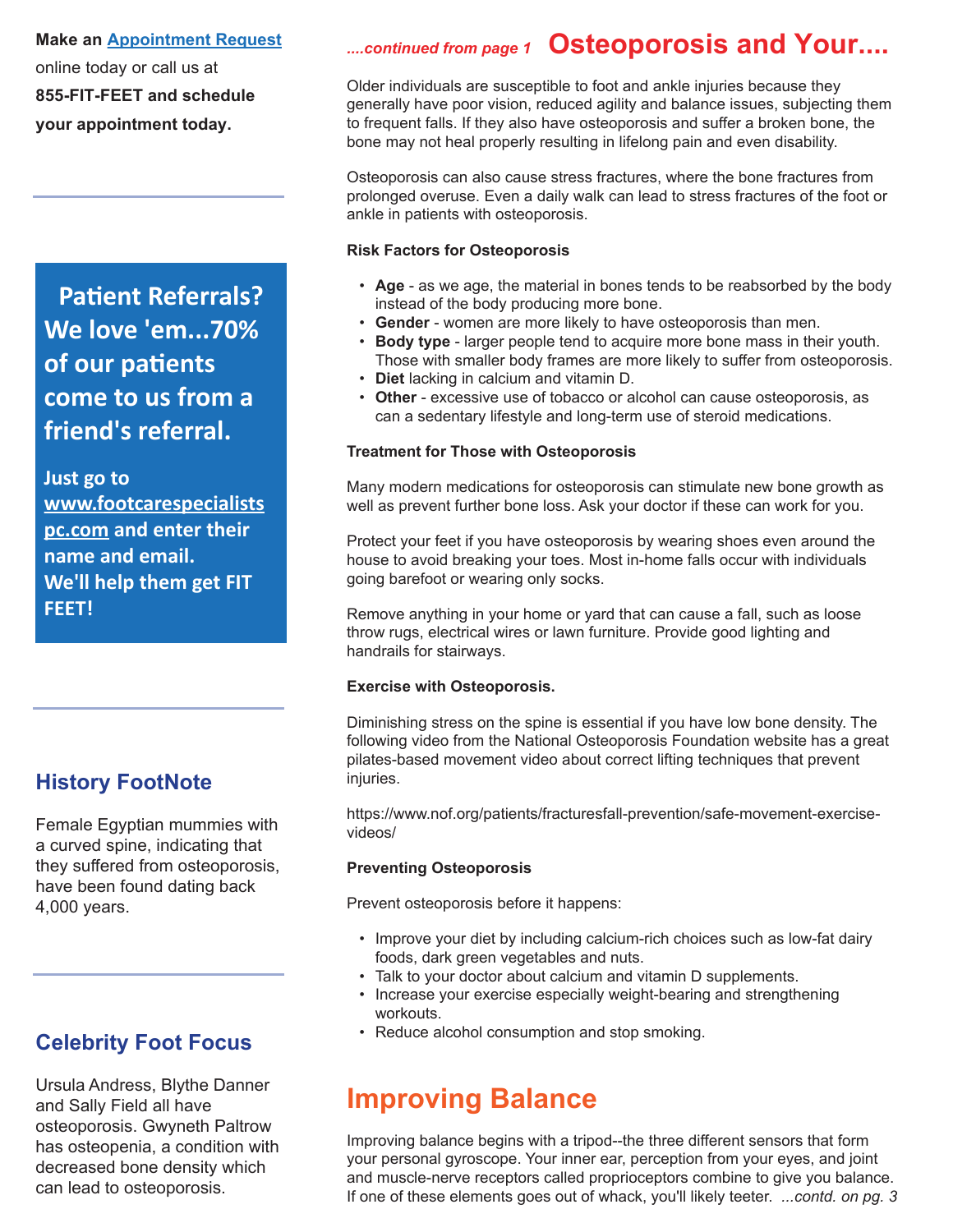### **Joke of the month**



### **Trivia**

#### *Here are some lesser known facts about the NFL's holiday tradition.*

- The New England Patriots have played the Thanksgiving Classic five times and have won three of those games.
- The Carolina Panthers and Jacksonville Jaguars have never played on Thanksgiving Day. The Houston Texans made their first franchise appearance in 2012 vs. the Lions.
- The Detroit Lions have the most wins on Thanksgiving (34), as well as the most losses (38).
- The tradition of the Detroit Lions playing on Thanksgiving Day began in 1934. The Lions have played on every Thanksgiving Day since 1934, except during 1941-1944 when no games were played due to WWII.



# *....continued from page 2* **Improving Balance**

"Think about when you get out of bed at night in the dark," says Harvey W. Wallmann, a doctor of physical therapy science and an associate professor at the University of Nevada, Las Vegas. "Some people are very vision dominant. You don't have your vision, so you'll likely wobble until you see a glint of light."

Also, for example, if you injure an ankle it diminishes the capability of the proprioceptors in that area to assist with balance. "You have to challenge your sensory system to force yourself out of your comfort zone," he says. "Once strengthened, you'll have better body control and be more likely to avoid falls and injuries."

#### **Balance Exercises to Try**

To improve balance, Wallmann often recommends exercises that remove one of the tripod legs to help strengthen the others. Here are four he suggests:

#### **Single-leg Stand**

Stand with your legs slightly less than shoulder-width apart near a support such as a wall or railing. Balance as you lift one leg, and then close your eyes. Maintain your balance for 30 to 60 seconds, and repeat with the other leg.

#### **Trunk Turns**

Stand with your legs slightly wider than shoulder-width apart on a mini trampoline. (No mini trampoline? A soft gym mat or other squishy surface will also work.) Hold an exercise ball, or a 5 or 10 pound weight chest high in both hands. Twist at your trunk to face your right. Return to center, then twist to your left and back to center. Repeat 10 to 20 times.

#### **Single-leg Squat**

Stand on a sturdy 6- to 8-inch-high stool or step, with your right leg off the stool to the side. Bend your left leg as you do a squat until your right leg barely touches the ground. Do two sets of five to 10 reps on each leg.

#### **March in the Dark**

In a room with plenty of space and no obstacles that could bump knees or cause you to trip, march in place 60 to 100 steps with your eyes closed.



#### **Custom Orthotics - Biomechanics and Balance**

**Footmaxx Metascan™ Computerized Gait Analysis combined with Xray Evaluation** allows us to create truly custom orthotics specific to the biomechanical needs of each patient. We can learn the precise gait, pressure points, weaknesses, strengths and overall balance of our patients' feet.

We **unconditionally guarantee** our orthotics will make walking more comfortable by decreasing abnormal foot pressure and improving balance.  *....continued on page 4*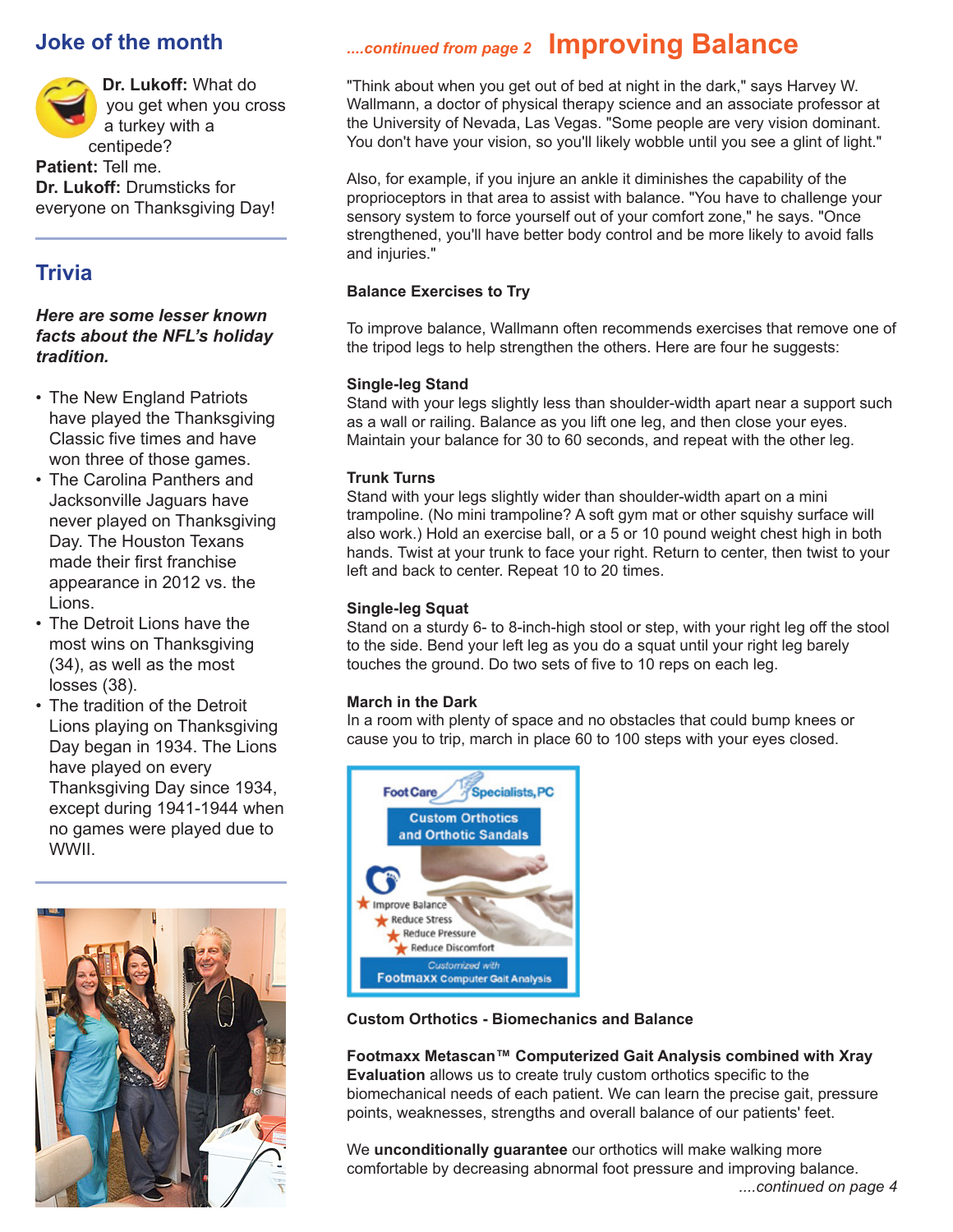### *....continued from page 3* **Improving Balance**

Research has shown that 70% of patients tested showed moderate to severe abnormalities when walking Whatever caused your faulty biomechanics and subsequent foot or ankle pain, a custom designed pair of orthotics can help. Orthotics also relieve lower leg tendonitis (problem with the Achilles and posterior tibia tendon, and "shin splints") and

knee pain, such as chondromalacia patellae, iliotibial band syndrome and "runner's knee."

**Most foot orthotics will last five to 10 years**, and need to be changed if outgrown by one-and-a-half shoe sizes, or you have had foot surgery or other trauma to the feet, or if you have arthritis in your feet. Some insurance companies (not all) may cover a portion of treatment costs. The devices may need to be recovered every two to four years. We recommend our patients come in for adjustments as needed and every two years for an orthotic check.



# **Be Sure To Warm Up and Stretch Before Your Workout To Prevent Injury**

Were you inspired by the Rio Summer Olympics to recommit to your workouts? Congratulations! Regular exercise can help reduce your weight and improve your cardiovascular health as well as lessen your risk of type 2 diabetes and some cancers, strengthen bones and muscles and improve your mental outlook.

To prevent injury, whether you are beginning an exercise program or are a veteran athlete, it's essential to warm up and do some mild stretches before beginning your activities:

- Never stretch cold muscles. Warm yourself up with 3-5 minutes of walking in place or doing a slow jog.
- Stick to dynamic stretches with slow, controlled movements before a workout, rather than holding a stretch. In other words, keep moving! Try these for about 30 seconds each, and repeat twice:
	- o Take a few steps lifting your legs straight out in front of you to stretch the hamstrings.
	- o Bring your knees up toward your chest as you jog or walk.
	- o Try to kick yourself in the butt while walking or jogging.
- 
- If you're a yoga buff, try 2 minutes of sun salutations as dynamic stretches before a workout. You can make the downward-facing dog movement dynamic by lifting alternate legs or pedaling your feet.

Don't forget your upper body too! Lift your arms and stretch side to side. Slowly swing arms in circles in both directions.

Static stretches, where you hold a stretch for several seconds, are most beneficial *after* your workout to lengthen muscles and improve flexibility. Only hold the stretch to the point of slight discomfort - if it hurts, you're pushing too hard.